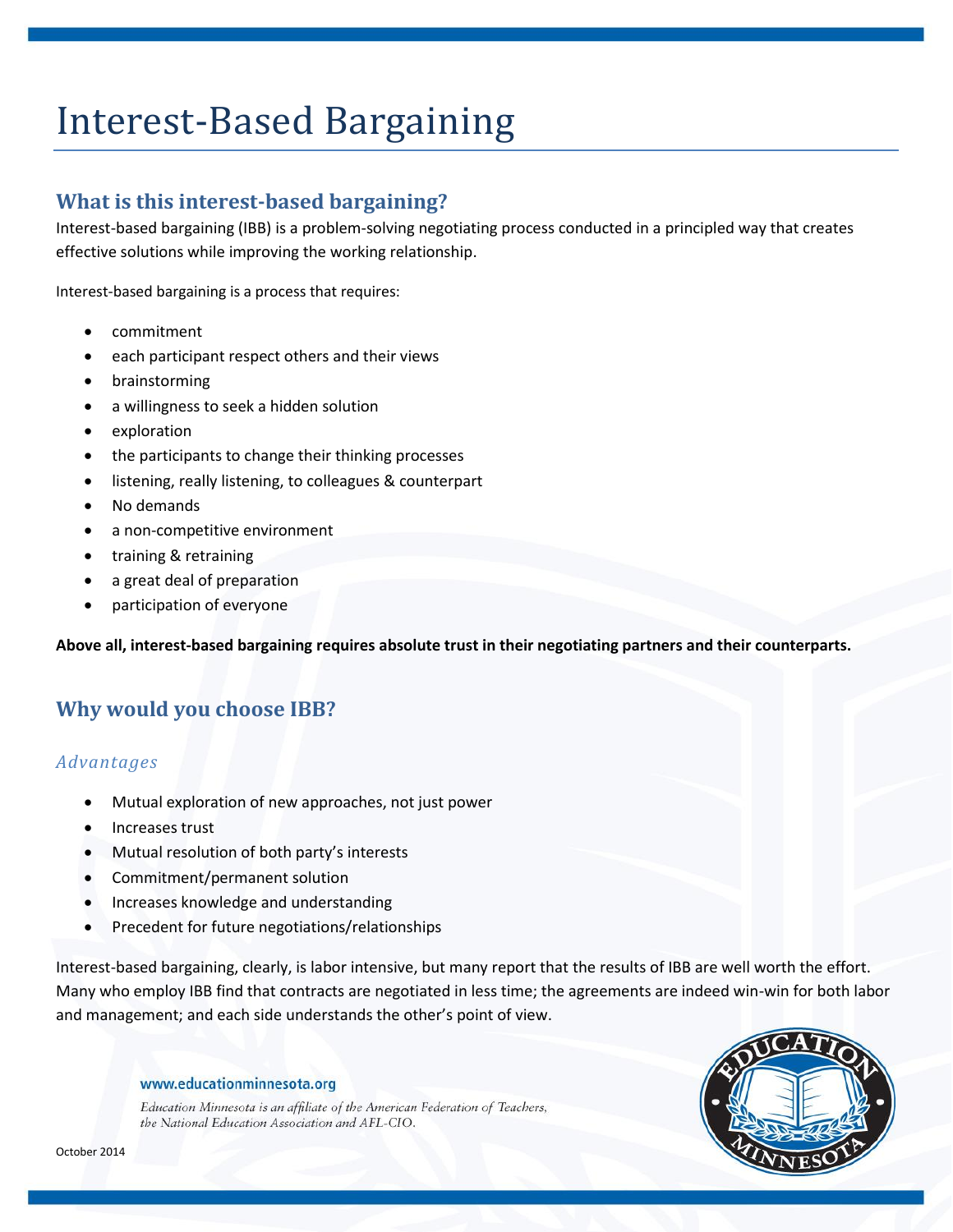### *Disadvantages*

- Requires more skills and training\
- Possibility of being taken advantage of in the process
- Get caught up in the euphoria and lose sight of the needs
- Time consuming
- The process is not a quick fix
- If process fails, people feel betrayed and relationship is harmed
- Difficulty in discussing monetary issues

## **4. How does IBB work?**

Before the negotiators can begin there are four principles to which everyone must agree:

- 1. Separate the people from the problem
- 2. Focus on interests, not positions
- 3. Generate many and varied possible solutions before deciding
- 4. Base the results on objective criteria.

After all agree to uphold the above principles, labor and management begin negotiation.

IBB negotiation is organized into five phases:

- 1. Preparation
- 2. Opening
- 3. Exploration
- 4. Focus
- 5. Agreement

#### *Preparation*

Preparation, also known as phase I, requires both labor and management negotiators to learn about interest-based bargaining. ALL will need workshops and classes to learn how the process works, especially if they have ever participated in traditional bargaining. Once the training is complete, both sides must explain the process to their respective internal constituencies. It is imperative that both parties approve of using the IBB process. Each constituency might oppose the process, resulting in the immediate end to it. Other might suggest that the process continue, but only until the negotiators know what the other side wants. However, if all goes well and each constituency assents to it, it is time to meet and begin the process.

#### *Opening*

During opening, known as phase II, each side takes turns framing the discussion. There are no positions given in the opening statements, just the issues, or problems, each side wishes to discuss.

#### *Exploration*

Once these issues are broached, negotiators immediately begin phase III, exploration. Exploration is actually a feature of both traditional and interest-based bargaining. The difference is in the number of people involved. In a traditional